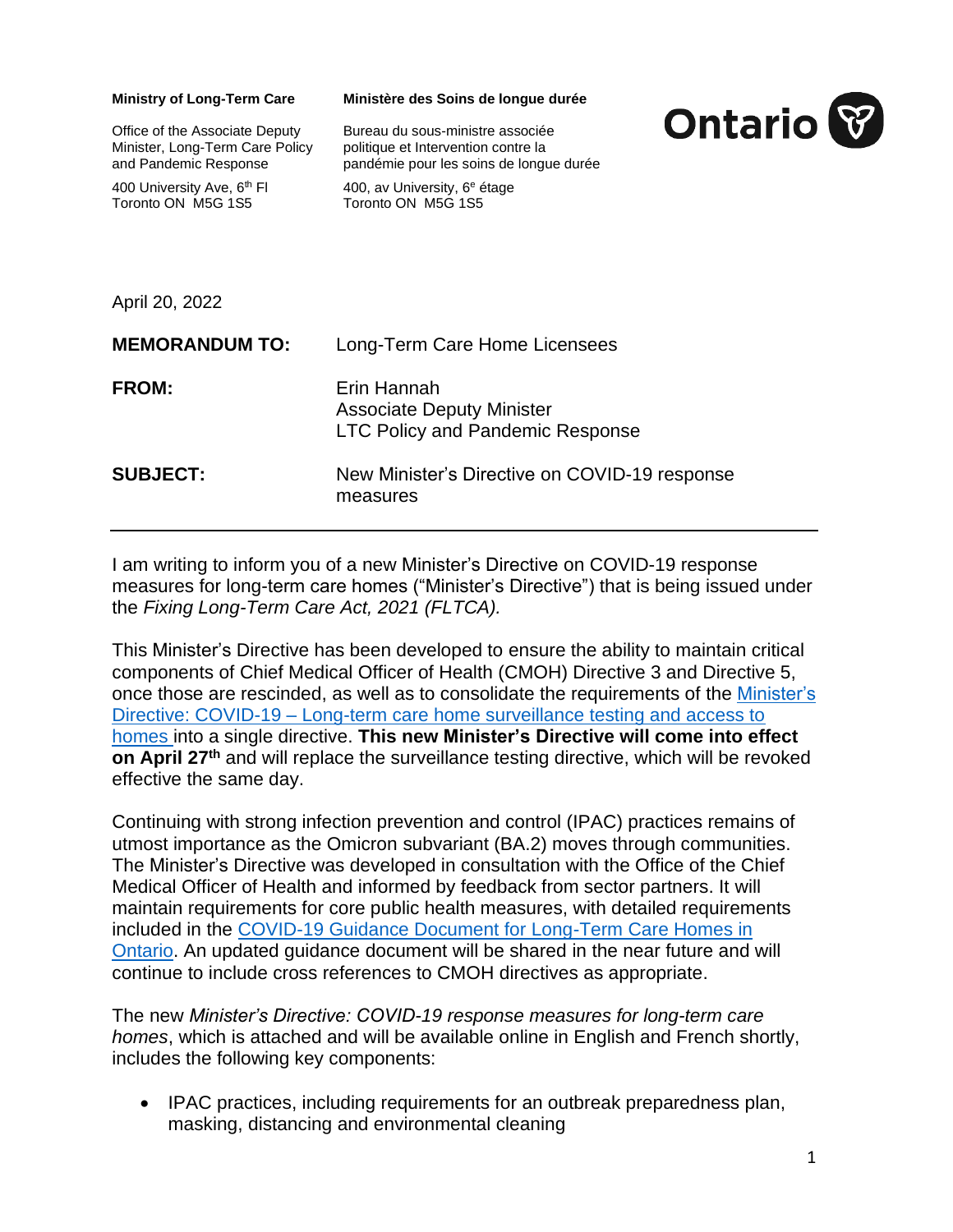- Personal protective equipment
- Cohorting for staff, students, volunteers and residents
- Case and outbreak management
- Accommodations, including requirements for admissions and transfers, isolation rooms, general accommodations and ward rooms
- Absences
- Visitors
- Asymptomatic screen testing
- COVID-19 screening
- Reporting

**Please note this new directive does not change any of the current measures that are in place right now.** It will become the new authority for required measures within long-term care homes, along with the details in the relevant guidance documents effective April 27, 2022.

Information webinars on the above updates have been scheduled for the sector on Monday April 25, 2022 from 2:00-2:30pm as well as Tuesday April 26, 2022 from 11:30am-12:00pm. Both webinars will consist of the same content, providing flexibility in choice to attend one or the other. To join, please click the links below at the time of the webinar:

- Monday April 25 @ 2:00pm: [here](https://us06web.zoom.us/j/89353478667?pwd=Z2hLbWxQb2VoeGd0Wkx1c0FZNHZhdz09)
- Tuesday April 26 @ 11:30am: [here](https://us06web.zoom.us/j/85623646303?pwd=TDZmWHd4Wk01UlFWM2p4YmtJeFE2Zz09)

Thank you for your continued commitment to optimizing safety in long-term care homes for residents, their families, and your teams, and for your partnership as we continue to work through the evolving pandemic. As always, should you have questions you may contact us at [MLTCPandemicResponse@ontario.ca.](mailto:MLTCPandemicResponse@ontario.ca)

Sincerely,

Erin Hannah Associate Deputy Minister

c: Nancy Matthews, Deputy Minister, Ministry of Long-Term Care (MLTC) Dr. Catherine Zahn, Deputy Minister, Ministry of Health (MOH) Dr. Kieran Moore, Chief Medical Officer of Health Dr. Barbara Yaffe, Associate Chief Medical Officer of Health Alison Blair, Associate Deputy Minister, Pandemic Response and Recovery Division, Ministry of Health (MOH) Michael Hillmer, Assistant Deputy Minister, Capacity Planning and Analytics Division, MOH/MLTC Lisa Levin, Chief Executive Officer, AdvantAge Ontario Donna Duncan, Chief Executive Officer, Ontario Long Term Care Association Monika Turner, Association of Municipalities of Ontario Michael Jacek, Association of Municipalities of Ontario Colleen Geiger, President and CEO (Acting), Public Health Ontario